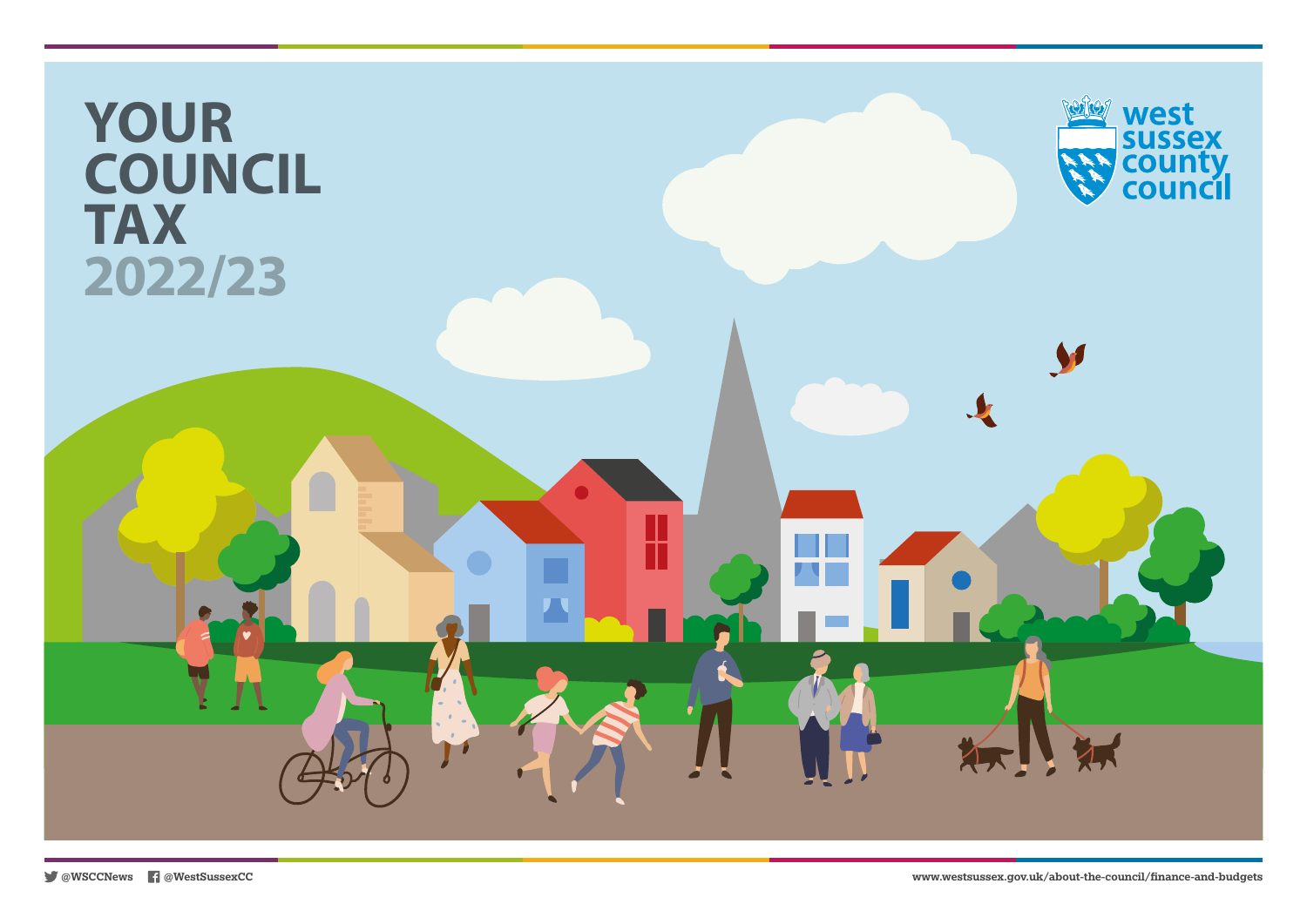#### **Contents**

**Introduction** [Our budget](#page-2-0) [How spending has changed](#page-3-0) [An increase for](#page-3-0)  [2022/23 of 2.99%](#page-3-0) [Offer from Department for](#page-4-0)  [Levelling Up, Housing and](#page-4-0)  [Communities for 2022/23](#page-4-0) [Charges per Council Tax Band](#page-4-0)



# **Introduction**

**Paul Marshall** Leader of West Sussex County Council

We have agreed a responsible and resilient budget to take us forward as we continue to live in uncertain times.

We recognise the ongoing pressure on council resources due to growing demand and the impact of the pandemic response in recent years.

The budget for the financial year ahead aligns with [Our Council Plan,](https://www.westsussex.gov.uk/about-the-council/policies-and-reports/corporate-policy-and-reports/our-council-plan/) the corporate strategy setting out the key priorities for the council through to 2025.

We are committed to keeping people safe from vulnerable situations; building a sustainable and prosperous economy; helping people and communities fulfil their potential; and making the best use of resources available. All of which are underpinned by a cross-cutting theme of tackling climate change.

The budget underpins the sound financial management required to maintain and improve the services the council provides. Included in this year's budget is additional day-to-day funding for adults and children's social care, extra investment in highways, and funds to address the challenges of climate change.

This year the rise in council tax will be 1.99% – plus an additional 1% for adult social care – making a total increase of 2.99%.

This puts the County Council element of an average band D council tax bill at £1,555.74, or just over £4.26 per day. This is an increase of 87 pence per week compared to last year's bill. We have also allocated funds for additional discretionary relief, administered by District and Borough councils, for working age residents claiming Council Tax reduction relief who can benefit from having their Council Tax bill reduced by up to £150.

Working alongside our partners we continue to be committed to making sure the right services are in place for the good of our county and that support is available for residents in need.

Thank you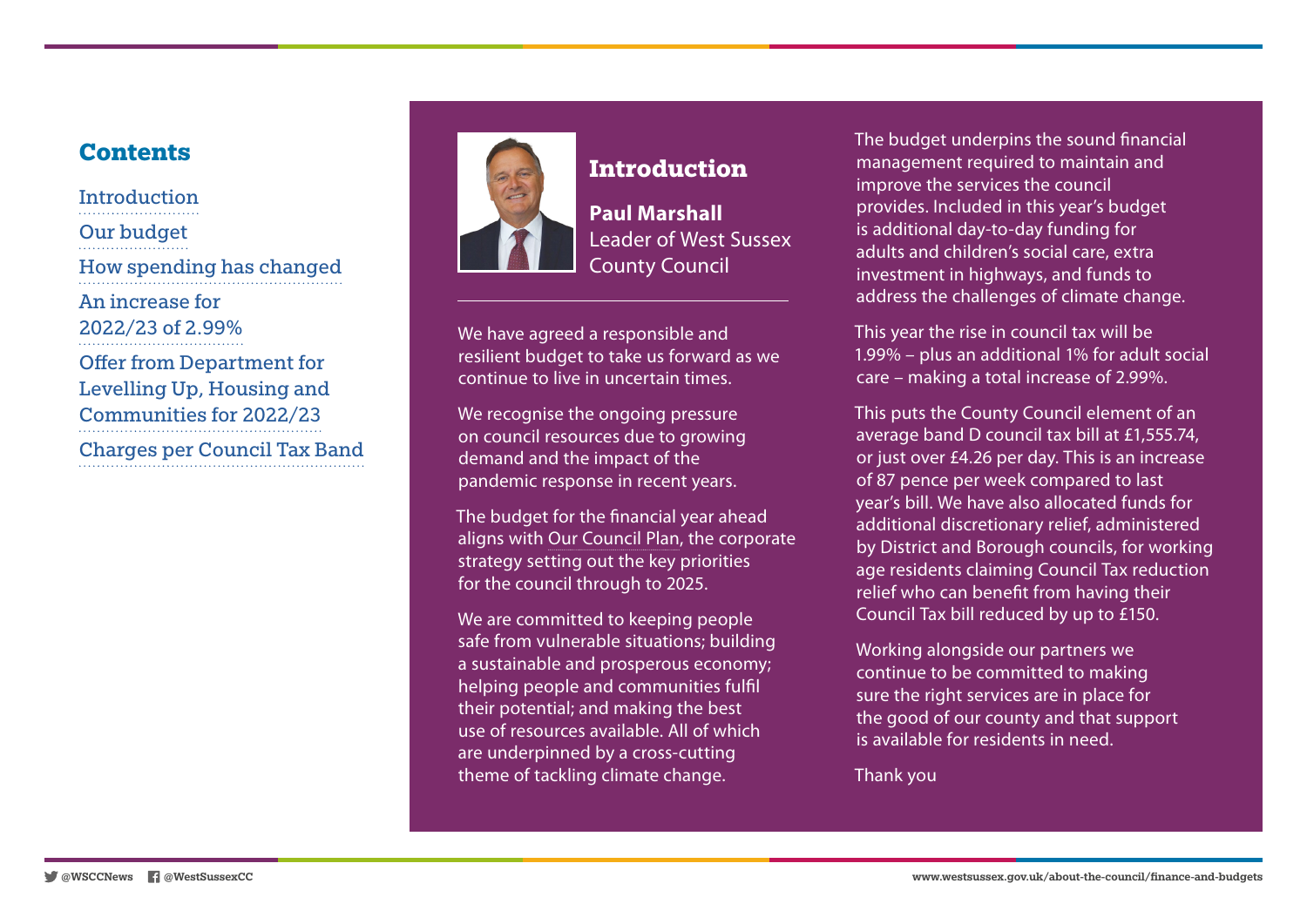#### <span id="page-2-0"></span>**Our budget**

| <b>SERVICES</b>                                     | 2021/22             | 2022/23             |
|-----------------------------------------------------|---------------------|---------------------|
|                                                     | <b>Total Net £m</b> | <b>Total Net £m</b> |
| <b>Adults' Services</b>                             | 209.6               | 215.9               |
| Children and Young People                           | 130.8               | 139.3               |
| <b>Community Support, Fire and Rescue</b>           | 40.7                | 45.1                |
| <b>Environment and Climate Change</b>               | 60.8                | 62.1                |
| Finance and Property*                               | 23.6                | 25.1                |
| <b>Highways and Transport</b>                       | 36.6                | 41.4                |
| Leader                                              | 2.6                 | 2.9                 |
| Learning and Skills                                 | 22.7                | 29.0                |
| Public Health and Wellbeing**                       |                     |                     |
| Support Services and<br><b>Economic Development</b> | 40.3                | 41.5                |
| <b>Spending on services</b>                         | 567.7               | 602.3               |

\*This includes levies for Flood Defences (£0.347m) Inshore Fisheries and Conservation Authority (£0.340m), Chichester Harbour Conservancy (£0.210m) and Littlehampton Harbour Board (£0.190m)

\*\* The Public Health and Wellbeing portfolio is fully funded by grants and other income. The gross budget for 2022/23 is £21.2m.

| <b>CORPORATE ITEMS</b>                | 2021/22             | 2022/23      |
|---------------------------------------|---------------------|--------------|
|                                       | <b>Total Net £m</b> | Total Net £m |
| Capital financing                     | 31.4                | 36.5         |
| Contingency                           | ጸ 6                 |              |
| Interest receipts                     | $-3.0$              | -3.0         |
| Contribution to reserves and balances | 20.1                |              |
| <b>Budget requirement</b>             | 624.8               | 648.3        |

| <b>THE MONEY COMES FROM:</b>                | 2021/22             | 2022/23             |
|---------------------------------------------|---------------------|---------------------|
|                                             | <b>Total Net £m</b> | <b>Total Net £m</b> |
| <b>Business Rates Retention Scheme</b>      | $-79.3$             | $-87.2$             |
| Collection Fund Surplus (-)/Deficit         | 6.7                 | 4.8                 |
| New Homes Bonus Grant                       | $-2.3$              | -20                 |
| <b>Social Care Support Grant</b>            | $-18.2$             | -25.8               |
| <b>COVID-19 Expenditure Pressures Grant</b> | $-15.6$             |                     |
| <b>Local Council Tax Support Grant</b>      | -6.6                |                     |
| Services Grant                              |                     | -5.5                |
| <b>Council tax requirement</b>              | $-115.3$            | $-115.7$            |

| <b>COUNCIL TAX ILLUSTRATION</b> | 2021/22                  | 2022/23 |
|---------------------------------|--------------------------|---------|
| Tax base (Band D equivalent)    | 337,276                  | 342,375 |
| <b>Band D Council tax</b>       | $\ $ £1,510.56 £1,555.74 |         |

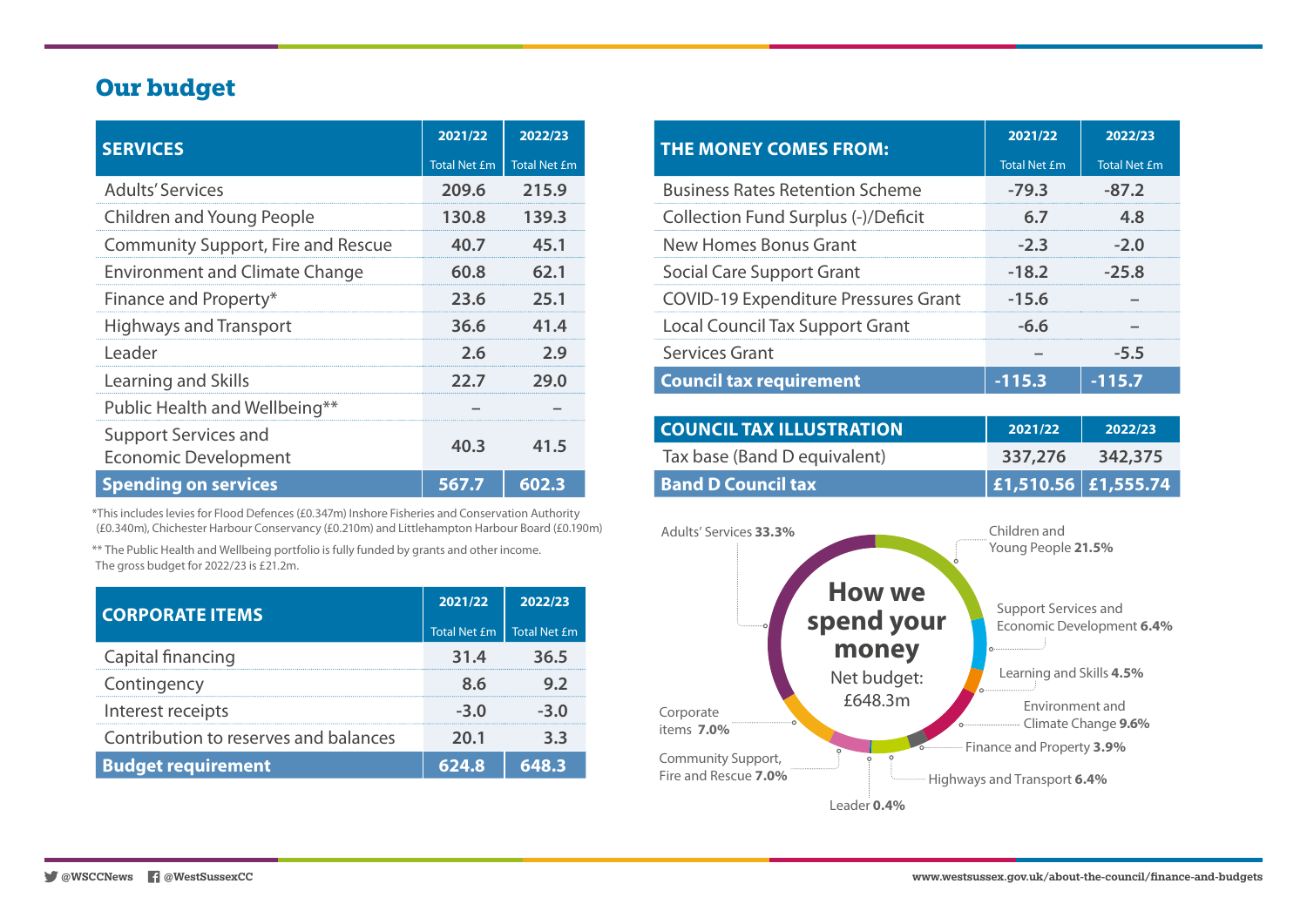### <span id="page-3-0"></span>**How spending has changed**

In total we expect to spend a gross amount of £1,716.1m on all services compared with £1,628.5m in 2021/22. Towards this we expect to receive £195.2m in income and charges for services and £872.6m in government grants, of which £725.2m relates to the Dedicated Schools Grant which is ring-fenced for schools. Allowing for this, the net budget is £648.3m (3.8% more when compared to last year).

| <b>HOW SPENDING HAS CHANGED</b>        | Total Net £m |
|----------------------------------------|--------------|
| 2021/22 budget total                   | 624.8        |
| Inflation - non-schools services       | 25.2         |
| Other commitments/service improvements | 26.1         |
| Movement in reserves                   | $-16.8$      |
| Efficiency and other savings           | $-11.0$      |
| 2022/23 budget total                   | 648.3        |

### **An increase for 2022/23 of 2.99%**

The County Council's element of your council tax will increase by 2.99% in 2022/23, which for an average Band D household is equivalent to an additional £0.87p per week.

The increase is made up of a rise of 1.99% for the county's core element of the council tax, plus 1.0% specifically for adult social care as per the offer from the Secretary of State for Levelling Up, Housing and Communities.

The total increase of 2.99% is within the maximum permissible before a local referendum is required.

In accordance with the Council Tax (Demand Notices) (England) (Amendment) Regulations 2020, the Adult Social Care Precept is detailed separately on the council tax bill and shows the amount charged since the precept was introduced in 2016/17. Details of the calculation are available at: [www.westsussex.gov.uk/about-the-council/finance-and-budgets](http://www.westsussex.gov.uk/about-the-council/finance-and-budgets)